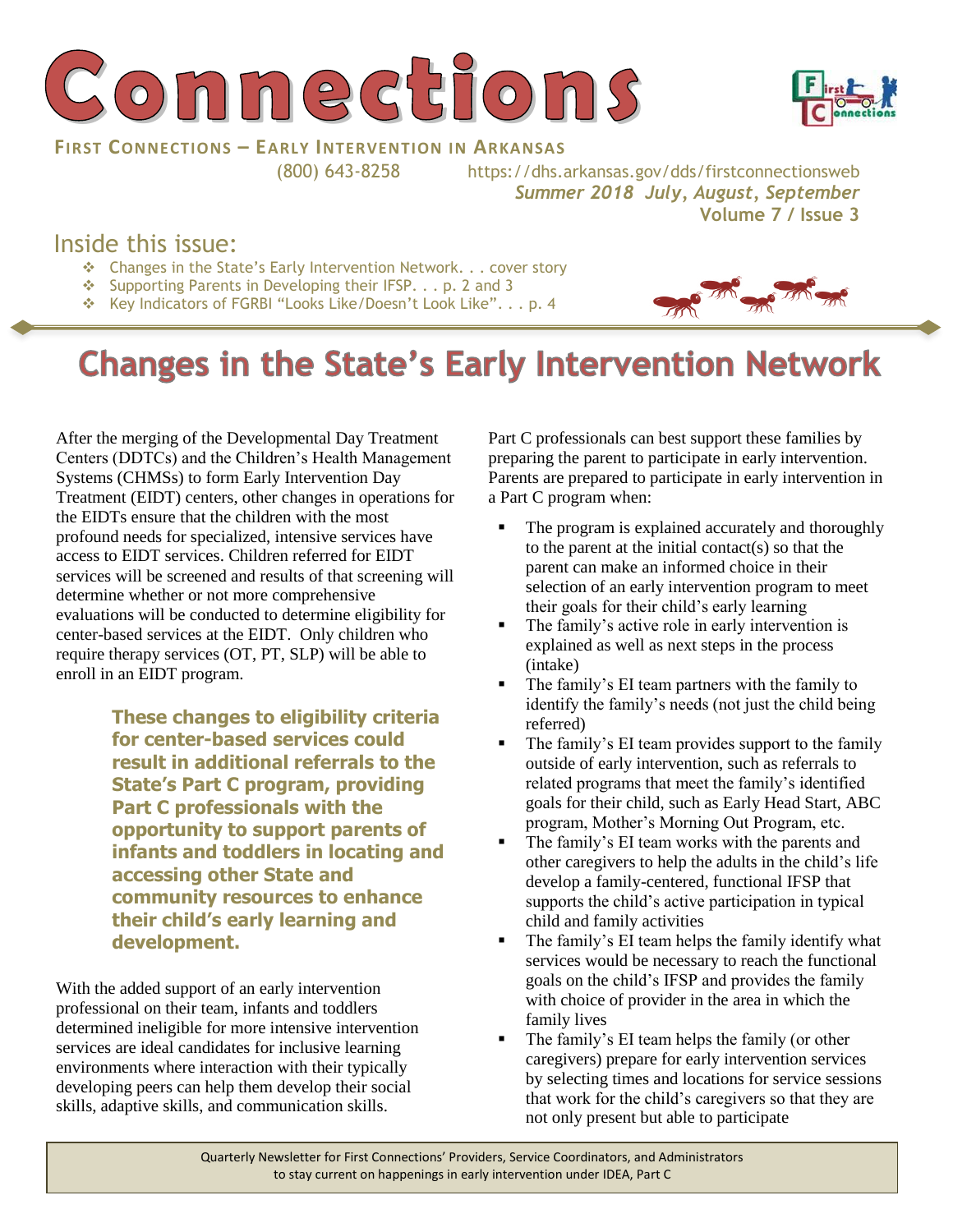# **Supporting Parents in Developing their IFSP**

While the parent is an expert on his/her child and family and the dreams and goal the family has for the child, when parents enter the world of early intervention, they often rely on the EI experts to guide them. It is important to remember, however, that the work of all EI professionals must help families to reach the Family Outcomes established by the Office of Special Education Programs (OSEP). Parents who participate in early intervention under IDEA, Part C:

- **EXECUTE:** Learn their rights under IDEA from their EI team
- Learn how to communicate their child's strengths and needs to advocate for their child
- Learn how to help their child learn and develop

Parents know what's working and not working. They know what they'd like for their child to be able to do. They know where the child goes and who is involved. They know what the child likes and doesn't like – but they may not know how to develop an IFSP and most will need support in order to participate as an equal partner on the IFSP team:

- **Informing families of their options in an unbiased** way
- Explaining the process and next steps
- Preparing families for each step by explaining what will happen and what that might look like and talking with the family in advance about how they can prepare
- Talking things through with families and asking open-ended questions to learn about the family's priorities, goals, resources, wants, and needs
- **•** Determining eligibility to participate in the program together as a team at a face to face meeting to go over the results of the evaluation report(s) instead of determining "eligibility for certain services" using other programs' guidelines
- Walking families through the process of IFSP development step by step

## **Helping Families Prepare for an Initial IFSP Meeting:**

Once a child has been determined eligible to participate in early intervention under IDEA, Part C, members of the family's EI team help the family prepare for an initial IFSP meeting by describing what this meeting is for (the purpose), what the meeting will be like (the process), and what the family can do to arrive prepared. Rather than telling a parent, "think of some goals you want for your IFSP," try telling the parent to:

- Jot down things that you'd like your child to be able to do and any things that are challenging for your child and/or family
- Jot down some of your child's favorite toys, activities, places, people
- Be ready to describe typical activities you and your child have to do and any things that you want to be able to do

### **Helping the Family Develop Functional IFSP Goals and Objectives:**

"Functional goals" help a child function in his/her typical daily life – these are the things the child needs to be able to do to participate in his/her routine activities. With information provided by the family about what they do, where they go, and what they would like the child to be able to do, the IFSP team has the material to begin working together with the family to develop functional goals (outcomes) for the family's IFSP.

Functional goals (outcome statements) clearly state an observable child action that is measurable in a "realworld" way so that all members of the IFSP team (including parents and other caregivers) can tell when the child has mastered the goal.

Statements like, *"Bryen will improve his FMS by two standard deviations by annual IFSP review"* is **not** a functional goal and it is also not an observable child action. This statement is not measurable in a real-world way.

"*Bryen will pick up small pieces of food like Cheerios, raisins, and peas at meal and snack times with his thumb and forefinger and eat them*" is an example of a functional goal that states an observable child action. This statement is measureable by all members of the IFSP team.

> *A well-developed IFSP has 5-7 functional goals that are clearly linked to information gained from the parent and other caregivers the parent has included on the family's IFSP team.*

Each goal has objectives linked to it. Objectives are the "action steps" to get the child from where he/she is "at" (functionally/developmentally) to where he/she would need to be to reach the goal. These are the strategies the caregivers will incorporate into the things they already do with the child each day.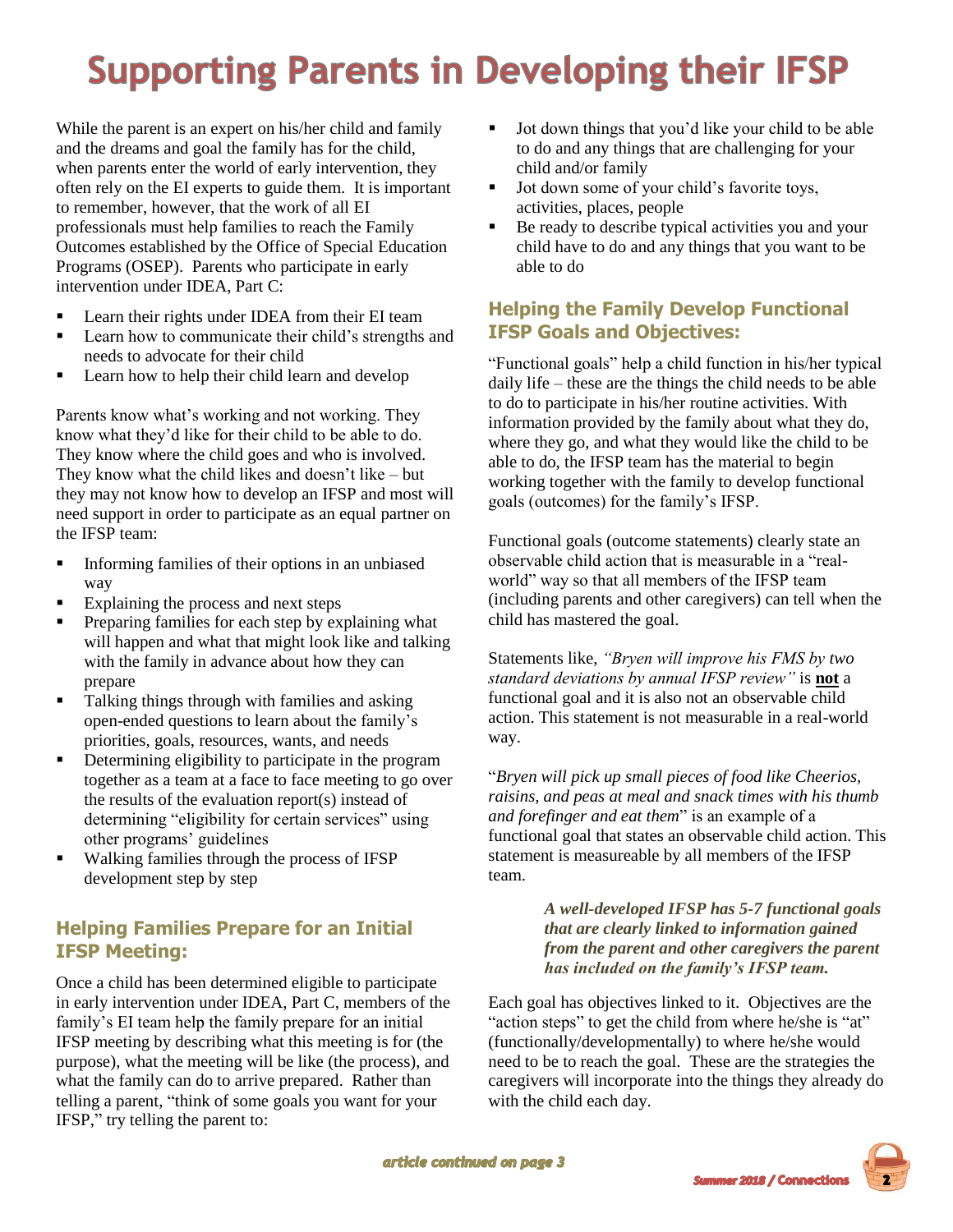The therapists on a family's IFSP team are experts on child development. They're also experts on techniques to promote learning, development, and skill acquisition. The direct service providers on the team have to be able to work with parents to help them develop objectives to reach the goals on the family's plan – which is why their presence and active participation at the IFSP meeting is so critical.

#### **Helping Families Determine What Services are Necessary to Implement their Plan to Reach Functional IFSP Goals and Help Their Child Develop and Learn:**

Early childhood educators and early intervention professionals have long recognized that children learn best through interactions with familiar people, places, and things and that learning occurs throughout the day. Dr. Robin McWilliam puts it like this, "*all intervention for children occurs between professional's visits*." Familiar caregivers have the greatest influence on child learning, not professionals. Dr. Robin Mc William writes, "children with disabilities need maximal intervention and learning opportunities -- not maximal services." Are the EI professionals on the family's IFSP team explaining this to families? Do the EI professionals believe this themselves?

#### *Everyone agrees that young children with disabilities need support and "maximum intervention." Not everyone agrees what that looks like.*

How the early intervention professionals explain early intervention in a Part C program makes a big difference in how parents understand service selection, so be sure that all members of a family's IFSP team are aware of the 17 federally-mandated Part C services and are not offering "OT, PT, SLP, and DT" as the only services available. Other services determined necessary to reach the IFSP goals for the child and family can be added to the IFSP – even services outside of the Part C program like a family counseling, TEA to support a parent in reentering the workforce, or a GED preparation course to support a parent in reaching his/her goal to obtain the GED to get a better job.

Equally important is for the EI professionals on the team to be aware of federal requirements for early intervention in a Part C program outlined in IDEA:

**34 CFR §303.12(b)(3)** *providers of early intervention services "…are responsible for consulting with and training parents and others concerning the provision of early intervention services described in the IFSP. . .. This consultation and training will provide caregivers with the tools to facilitate a child's development even when a teacher or therapist is not present."* 

When EI professionals explain that early intervention services support the child's caregivers in helping their child develop and learn, the question is *"what services do we (adults) need to help our child reach the goals on this IFSP?"* And the next question is, *"how often do we adults need coaching, consultation, and training in order to do these things on the plan (the objectives or action steps) with our child?"*

Part C programs operating under IDEA guidelines don't use a clinical/medical model approach, so services are not selected based on other programs' guidelines of "what children qualify for." Services on the IFSP are selected based on what is needed to reach the functional goals on the IFSP and support the child's caregivers in implementing the intervention strategies on their IFSP within their typically occurring activities.

When selecting a service or services for the IFSP, the IFSP team, which includes the family, considers which EI professionals can best support the child's caregivers implement the plan to help their child develop and learn (the IFSP service) and how much coaching, training, and consultation these caregivers will need to implement the IFSP strategies (frequency/intensity of that service). The IFSP team considers "what places and times are the child and caregiver together?" and "within which activities do these goals and objectives occur?" to determine the time and place for the service (setting or location).

First Connections provides support for the EI professionals on a family's IFSP team is available in the form of pre-recorded Webinars on the Provider page of the First Connections' Website. Tools, self-study guides, live "Lunch and Learn" TA Webinars, and workshops are provided by the First Connections' Training Unit (contact [Heather.Preston@dhs.arkansas.gov\)](mailto:Heather.Preston@dhs.arkansas.gov). One online tool from the Early Childhood Technical Assistance Center (ECTA) can be found at: [http://ectacenter.org/~pdfs/](http://ectacenter.org/~pdfs/topics/families/famctr_eval_info.pdf) [topics/families/famctr\\_eval\\_info.pdf.](http://ectacenter.org/~pdfs/topics/families/famctr_eval_info.pdf)

**Goal of Arkansas' Early Intervention Program under IDEA, Part C:**

**To increase the percentage of parents who report that early intervention helped them help their child learn and develop.**